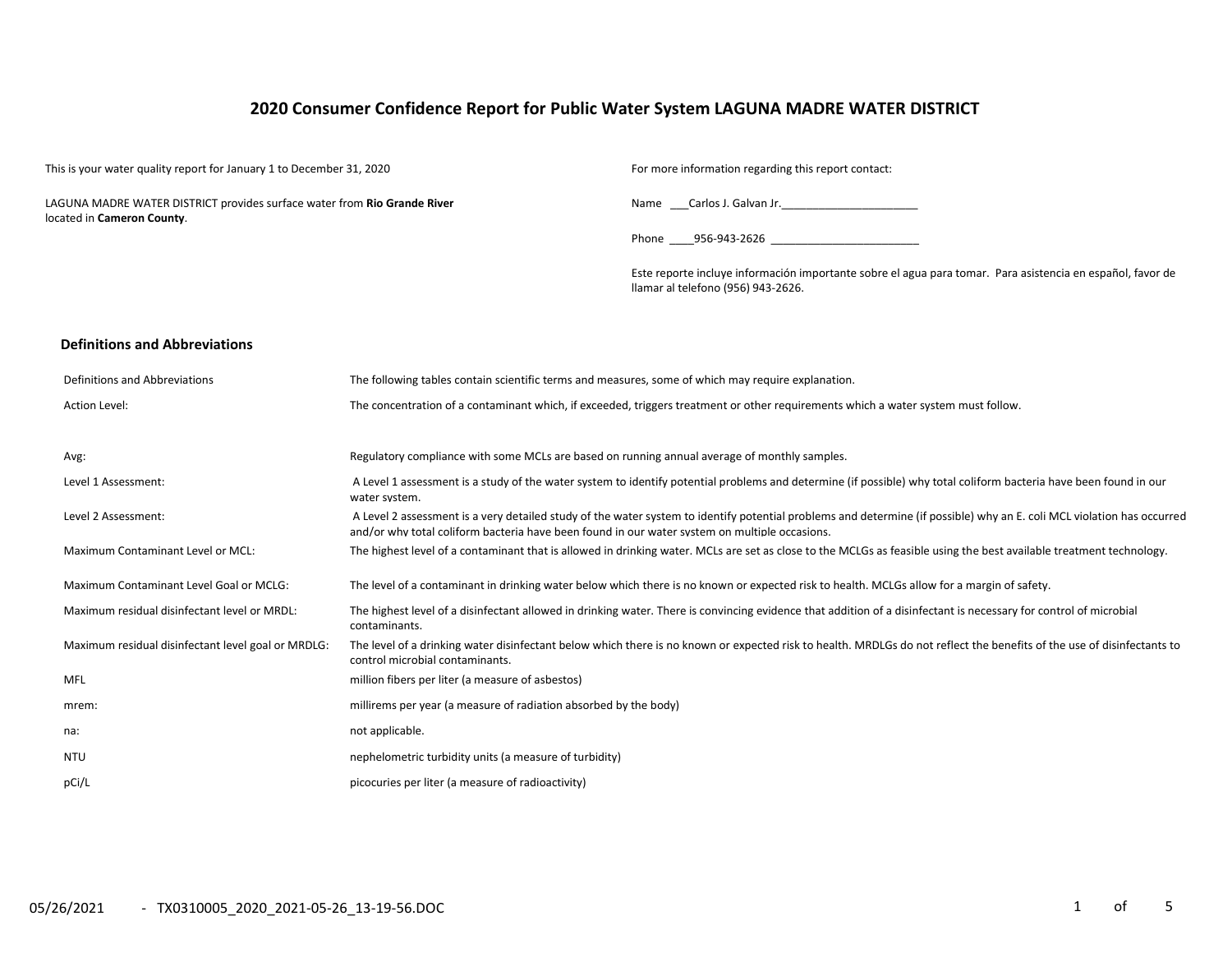## **Definitions and Abbreviations**

| ppb:                       | micrograms per liter or parts per billion                                           |
|----------------------------|-------------------------------------------------------------------------------------|
| ppm:                       | milligrams per liter or parts per million                                           |
| ppq                        | parts per quadrillion, or picograms per liter (pg/L)                                |
| ppt                        | parts per trillion, or nanograms per liter (ng/L)                                   |
| Treatment Technique or TT: | A required process intended to reduce the level of a contaminant in drinking water. |

# **Information about your Drinking Water**

The sources of drinking water (both tap water and bottled water) include rivers, lakes, streams, ponds, reservoirs, springs, and wells. As water travels over the surface of the land or through the ground, it dissolves naturally-occurring minerals and, in some cases, radioactive material, and can pick up substances resulting from the presence of animals or from human activity.

Drinking water, including bottled water, may reasonably be expected to contain at least small amounts of some contaminants. The presence of contaminants does not necessarily indicate that water poses a health risk. More information about contaminants and potential health effects can be obtained by calling the EPAs Safe Drinking Water Hotline at (800) 426-4791.

Contaminants that may be present in source water include:

- Microbial contaminants, such as viruses and bacteria, which may come from sewage treatment plants, septic systems, agricultural livestock operations, and wildlife.

- Inorganic contaminants, such as salts and metals, which can be naturally-occurring or result from urban storm water runoff, industrial or domestic wastewater discharges, oil and gas production, mining, or farming.

- Pesticides and herbicides, which may come from a variety of sources such as agriculture, urban storm water runoff, and residential uses.

- Organic chemical contaminants, including synthetic and volatile organic chemicals, which are by-products of industrial processes and petroleum production, and can also come from gas stations, urban storm water runoff, and septic systems.

- Radioactive contaminants, which can be naturally-occurring or be the result of oil and gas production and mining activities.

In order to ensure that tap water is safe to drink, EPA prescribes regulations which limit the amount of certain contaminants in water provided by public water systems. FDA regulations establish limits for contaminants in bottled water which must provide the same protection for public health.

Contaminants may be found in drinking water that may cause taste, color, or odor problems. These types of problems are not necessarily causes for health concerns. For more information on taste, odor, or color of drinking water, please contact the system's business office.

You may be more vulnerable than the general population to certain microbial contaminants, such as Cryptosporidium, in drinking water. Infants, some elderly, or immunocompromised persons such as those undergoing chemotherapy for cancer; persons who have undergone organ transplants; those who are undergoing treatment with steroids; and people with HIV/AIDS or other immune system disorders, can be particularly at risk from infections. You should seek advice about drinking water from your physician or health care providers. Additional guidelines on appropriate means to lessen the risk of infection by Cryptosporidium are available from the Safe Drinking Water Hotline (800-426-4791).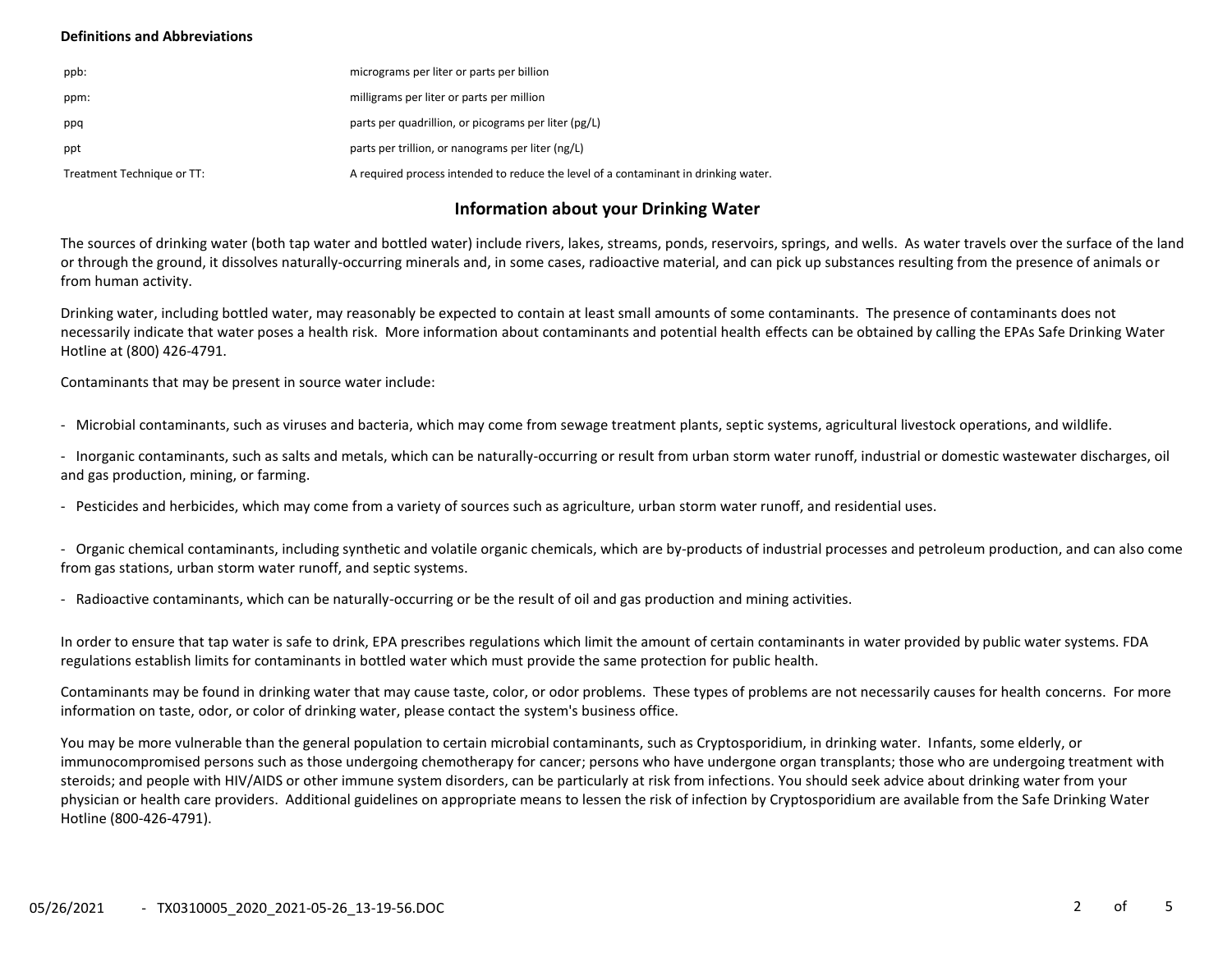If present, elevated levels of lead can cause serious health problems, especially for pregnant women and young children. Lead in drinking water is primarily from materials and components associated with service lines and home plumbing. We are responsible for providing high quality drinking water, but we cannot control the variety of materials used in plumbing components. When your water has been sitting for several hours, you can minimize the potential for lead exposure by flushing your tap for 30 seconds to 2 minutes before using water for drinking or cooking. If you are concerned about lead in your water, you may wish to have your water tested. Information on lead in drinking water, testing methods, and steps you can take to minimize exposure is available from the Safe Drinking Water Hotline or at http://www.epa.gov/safewater/lead.

#### **Information about Source Water**

No Source Water Assessment for your drinking water source(s) has been conducted by the TCEQ for your water system. The report describes the susceptibility and the types of constituents that may come into contact with your drinking water source based on human activities and natural conditions. The information in this assessment allows us to focus our source water protection strategies.

#### **Coliform Bacteria**

| <b>Maximum Contaminant</b><br>Level Goal | <b>Total Coliform</b><br>Maximum<br>Contaminant Level | Highest No. of Positive | Maximum Contaminant Level or Fecal Coliform Samples | Fecal Coliform or E. Coli   Total No. of Positive E. Coli | Violation | Likely Source of Contamination        |
|------------------------------------------|-------------------------------------------------------|-------------------------|-----------------------------------------------------|-----------------------------------------------------------|-----------|---------------------------------------|
|                                          | 1 positive monthly<br>sample.                         |                         |                                                     |                                                           |           | Naturally present in the environment. |

| Lead and Copper | Date Sampled | MCLG | <b>Action Level (AL)</b> | 90th Percentile | # Sites Over AL | Units | Violation | Likely Source of Contamination                                                                                |
|-----------------|--------------|------|--------------------------|-----------------|-----------------|-------|-----------|---------------------------------------------------------------------------------------------------------------|
| Copper          | 2020         | 1.3  | ᆠ                        | 0.073           |                 | ppm   |           | Erosion of natural deposits; Leaching from wood<br>preservatives; Corrosion of household plumbing<br>systems. |

**2020 Water Quality Test Results**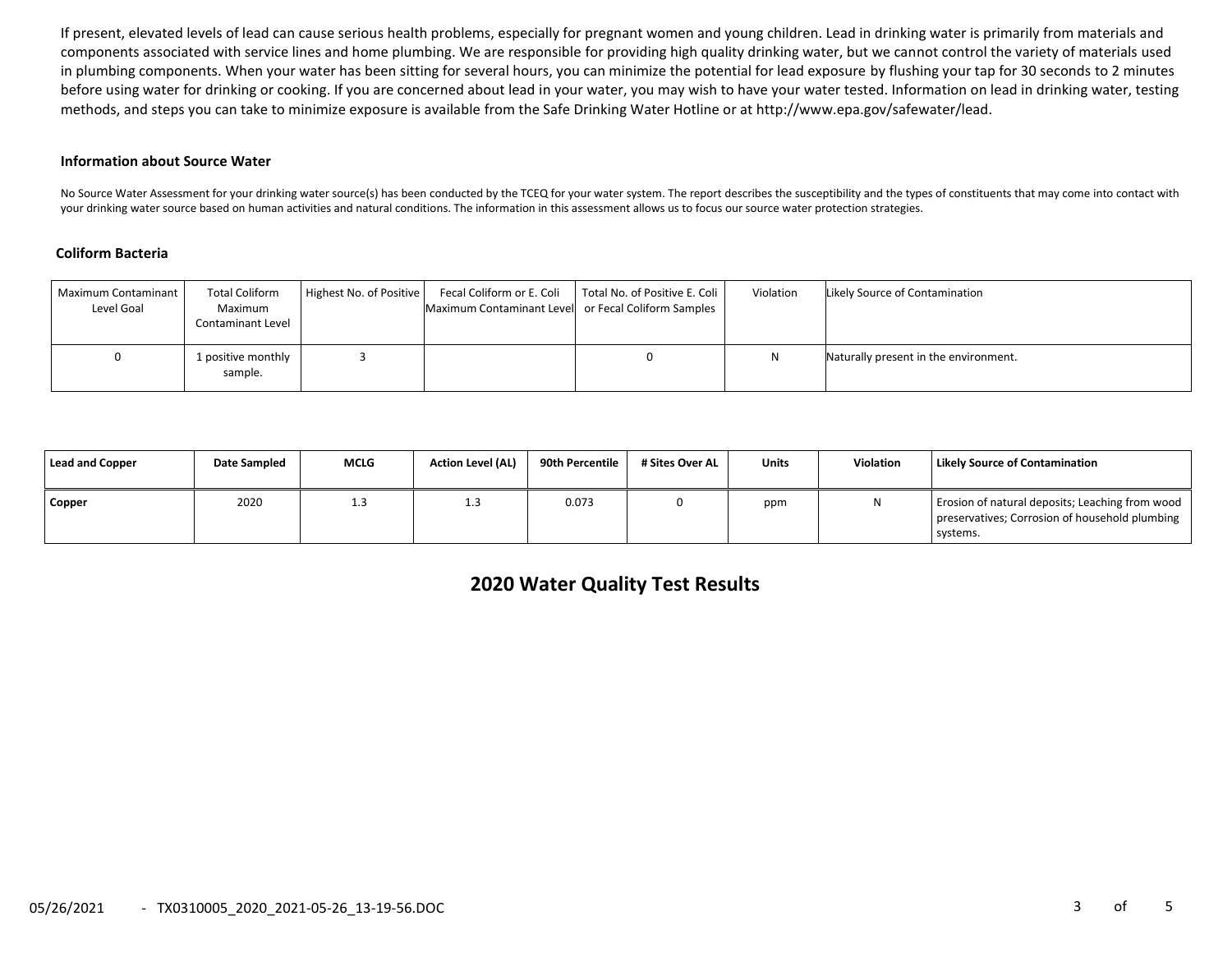| Disinfection By-Products | <b>Collection Date</b> | <b>Highest Level</b><br><b>Detected</b> | Range of Individual<br><b>Samples</b> | <b>MCLG</b>              | MCL | <b>Units</b> | <b>Violation</b> | <b>Likely Source of Contamination</b>      |
|--------------------------|------------------------|-----------------------------------------|---------------------------------------|--------------------------|-----|--------------|------------------|--------------------------------------------|
| Chlorite                 | 2020                   | 0.677                                   | $0.363 - 0.677$                       | 0.8                      |     | ppm          | N                | By-product of drinking water disinfection. |
| Haloacetic Acids (HAA5)  | 2020                   | 14                                      | $10 - 16.7$                           | No goal for the<br>total | 60  | ppb          |                  | By-product of drinking water disinfection. |

\*The value in the Highest Level or Average Detected column is the highest average of all HAA5 sample results collected at a location over a year

| Total Trihalomethanes (TTHM) | 2020 | $27.2 - 59.2$ | No goal for the<br>$\sim$ $\sim$ $\sim$ | $\sim$<br>oυ | ppb | By-product of drinking water disinfection. |
|------------------------------|------|---------------|-----------------------------------------|--------------|-----|--------------------------------------------|
|                              |      |               | total<br>$\cdots$                       |              |     |                                            |

\*The value in the Highest Level or Average Detected column is the highest average of all TTHM sample results collected at a location over a year

| <b>Inorganic Contaminants</b>  | <b>Collection Date</b> | <b>Highest Level</b><br><b>Detected</b> | Range of Individual<br><b>Samples</b> | MCLG     | <b>MCL</b> | <b>Units</b> | <b>Violation</b> | <b>Likely Source of Contamination</b>                                                                                            |
|--------------------------------|------------------------|-----------------------------------------|---------------------------------------|----------|------------|--------------|------------------|----------------------------------------------------------------------------------------------------------------------------------|
| Arsenic                        | 2020                   | $\mathcal{P}$                           | $0 - 2$                               | $\Omega$ | 10         | ppb          | N                | Erosion of natural deposits; Runoff from orchards;<br>Runoff from glass and electronics production wastes.                       |
| <b>Barium</b>                  | 2020                   | 0.109                                   | $0.109 - 0.109$                       |          | 2          | ppm          | N                | Discharge of drilling wastes; Discharge from metal<br>refineries; Erosion of natural deposits.                                   |
| Cyanide                        | 2020                   | 180                                     | $80 - 180$                            | 200      | 200        | ppb          | N                | Discharge from plastic and fertilizer factories;<br>Discharge from steel/metal factories.                                        |
| Fluoride                       | 2020                   | 0.6                                     | $0.48 - 0.63$                         |          | 4.0        | ppm          | N                | Erosion of natural deposits; Water additive which<br>promotes strong teeth; Discharge from fertilizer and<br>aluminum factories. |
| Nitrate [measured as Nitrogen] | 2020                   | 0.16                                    | $0.06 - 0.16$                         | 10       | 10         | ppm          | N                | Runoff from fertilizer use; Leaching from septic tanks,<br>sewage; Erosion of natural deposits.                                  |
| Selenium                       | 2020                   | 4.6                                     | $3.7 - 4.6$                           | 50       | 50         | ppb          | N                | Discharge from petroleum and metal refineries;<br>Erosion of natural deposits; Discharge from mines.                             |

| Radioactive Contaminants | <b>Collection Date</b> | <b>Highest Level</b><br><b>Detected</b> | .<br>Range of Individual | <b>MCLG</b> | MCI | <b>Units</b> | Violation | Likely Source of Contamination |
|--------------------------|------------------------|-----------------------------------------|--------------------------|-------------|-----|--------------|-----------|--------------------------------|
|                          |                        |                                         | Samples                  |             |     |              |           |                                |